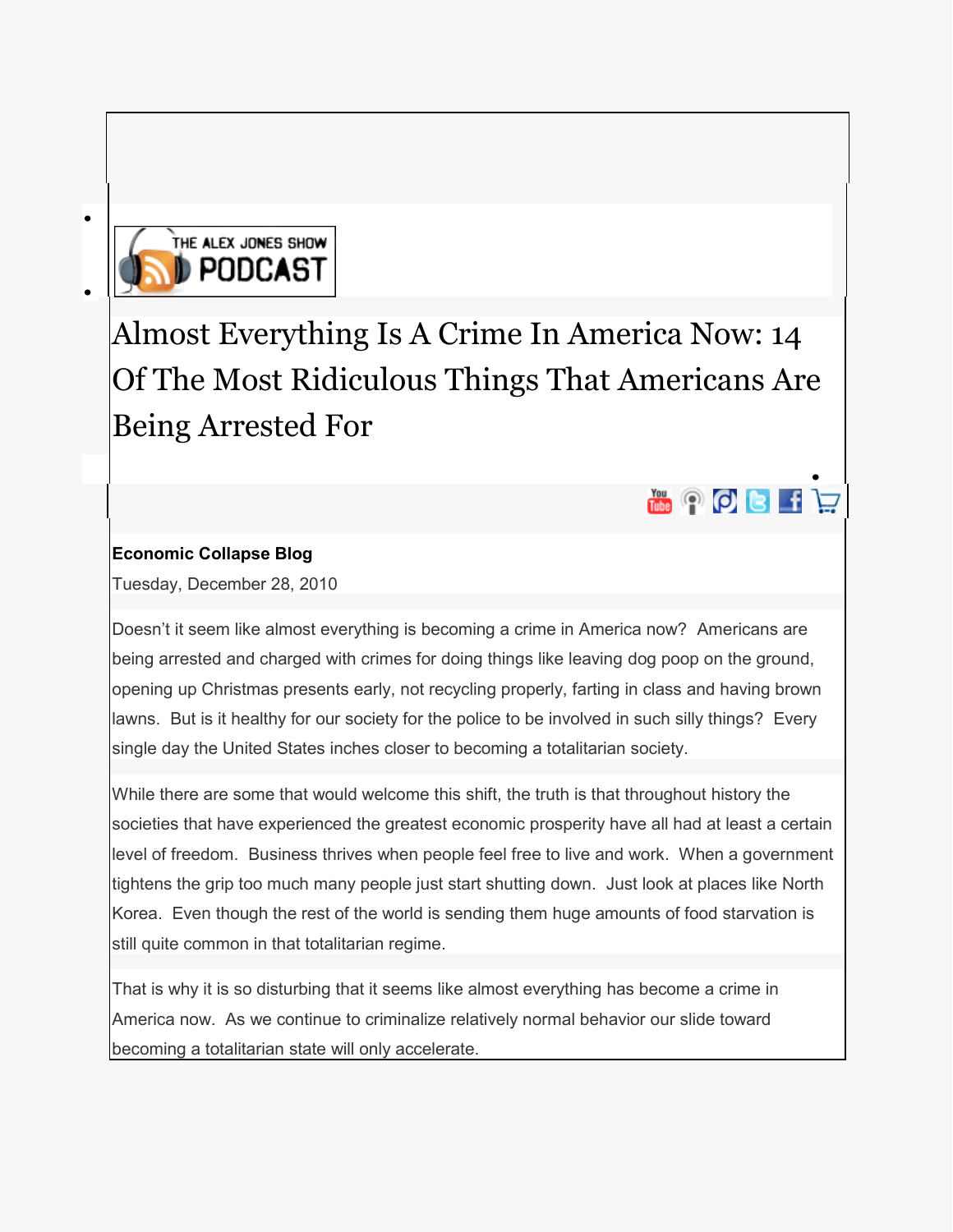We are throwing anyone and everyone in prison these days. It is getting absolutely ridiculous. Today, the United States leads the world in the number of prisoners and in the percentage of the population in prison. The United States has 5% of the world's population, but approximately 25% of the world's incarcerated population.

According to the U.S. Bureau of Justice Statistics, as of the end of 2009 a total of 7,225,800 people were either on probation, in prison or on parole in America.

That is a sign of a very, very sick society. Either we have a massive crime problem or the "control grid" that our leaders have erected for us is wildly out of control.

Or both.

But how in the world are we supposed to have a healthy economy if our entire nation is being turned into one gigantic prison?

Sadly, it is not just hardcore criminals that are being rounded up and abused by authorities these days. The following are 14 of the most ridiculous things that Americans are being arrested for….

**#1** A Michigan man has been charged with a felony and could face up to 5 years in prison **[for](http://content.usatoday.com/communities/ondeadline/post/2010/12/man-charged-with-felony-for-reading-his-wifes-email/1)  [reading his wife's email](http://content.usatoday.com/communities/ondeadline/post/2010/12/man-charged-with-felony-for-reading-his-wifes-email/1)**.

**#2** A 49-year-old Queens woman **[had bruises all over her body](http://www.nydailynews.com/ny_local/2010/12/08/2010-12-08_cops_hit_me_cuz_i_didnt_pick_up_dog_poo_qns_woman_plans_to_file_suit.html)** after she was handcuffed, arrested and brutally beaten by NYPD officers. So what was her offense? The officers thought that her little dog had left some poop that she didn't clean up.

**#3** A 56-year-old woman who was once a rape victim **[refused to let airport security officials](http://www.kvue.com/news/local/Woman-arrested-at-ABIA-after-refusing-enhanced-pat-down-112354199.html)  [feel her breasts](http://www.kvue.com/news/local/Woman-arrested-at-ABIA-after-refusing-enhanced-pat-down-112354199.html)** so she was thrown to the floor, put in handcuffs and arrested.

**#4** In Milwaukee, one man was recently **[fined \\$500](http://www.channel3000.com/news/26282625/detail.html)** for swearing on a public bus.

**#5** Several years ago a 12-year-old boy in South Carolina **[was actually arrested by police](http://www.wistv.com/Global/story.asp?S=5774586&nav=0RaPXRrw)** for opening up a Christmas present early against his family's wishes.

**#6** In some areas of the country, it is now a crime to not recycle properly. For example, the city of Cleveland **[has announced plans to sort through trash cans](http://blog.cleveland.com/metro/2010/08/city_of_cleveland_to_use_high-.html)** to ensure that people are actually recycling according to city guidelines.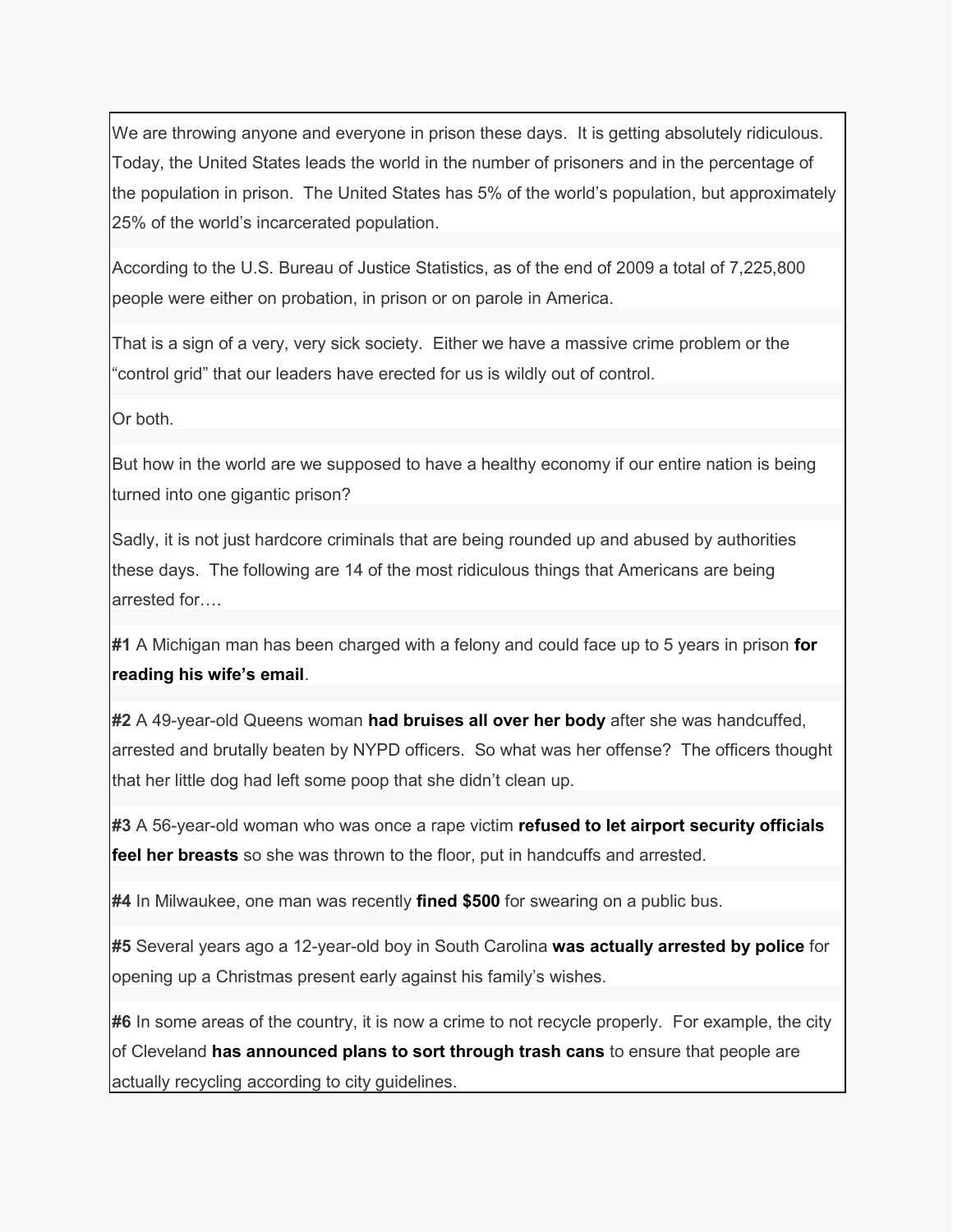(ARTICLE CONTINUES BELOW)

**#7** A 12-year-old girl from Queens was arrested earlier this year **[and taken out of her school](http://www.huffingtonpost.com/2010/02/05/desk-doodling-arrest-alex_n_450859.html)  [in handcuffs](http://www.huffingtonpost.com/2010/02/05/desk-doodling-arrest-alex_n_450859.html)** for writing "Lex was here. 2/1/10″ and "I love my friends Abby and Faith" on her desk.

**#8** Back in 2008, a 13-year-old boy in Florida was actually arrested by police **[for farting in](http://www.tcpalm.com/news/2008/nov/21/report-martin-county-student-arrested-passing-gas-/)  [class](http://www.tcpalm.com/news/2008/nov/21/report-martin-county-student-arrested-passing-gas-/)**.

**#9** The feds recently raided an Amish farmer **[at 5 AM in the morning](http://www.wnd.com/?pageId=144557)** because they claimed that he was was engaged in the interstate sale of raw milk in violation of federal law.

**#10** A few years ago a 10-year-old girl was arrested **[and charged with a felony](http://www.wftv.com/news/14858405/detail.html)** for bringing a small steak knife to school. It turns out that all she wanted to do was to cut up her lunch so that she could eat it.

**#11** On June 18th, two Christians decided that they would peacefully pass out copies of the gospel of John on a public sidewalk outside a public Islamic festival in Dearborn, Michigan and **[within three minutes](http://endoftheamericandream.com/archives/freedom-of-speech-is-dead)** 8 policemen surrounded them and placed them under arrest.

**#12** A U.S. District Court judge slapped **[a 5oo dollar fine](http://dailycaller.com/2010/06/24/the-top-five-most-ridiculous-regulations-in-massachusetts/2/)** on Massachusetts fisherman Robert J. Eldridge for untangling a giant whale from his nets and setting it free. So what was his crime? Well, according to the court, Eldridge was supposed to call state authorities and wait for them do it.

**#13** Once upon a time, a food fight in the cafeteria may have gotten you a detention. Now it may get you locked up. About a year ago, 25 students between the ages of 11 and 15 at a school in Chicago **[were taken into custody by police](http://www.nbcchicago.com/news/local-beat/Kids-Arrested-for-Food-Fight-69575092.html)** for being involved in a huge food fight in the school cafeteria.

**#14** A few years ago a 70 year old grandmother was actually put in handcuffs and hauled off to jail **[for having a brown lawn](http://www.thisgardenisillegal.com/2007/09/heres-one-for-the-stupid-file-woman-arrested-for-letting-her-lawn-get-brown.html)**.

Why in the world would anyone approve of the police arresting ordinary Americans for such things?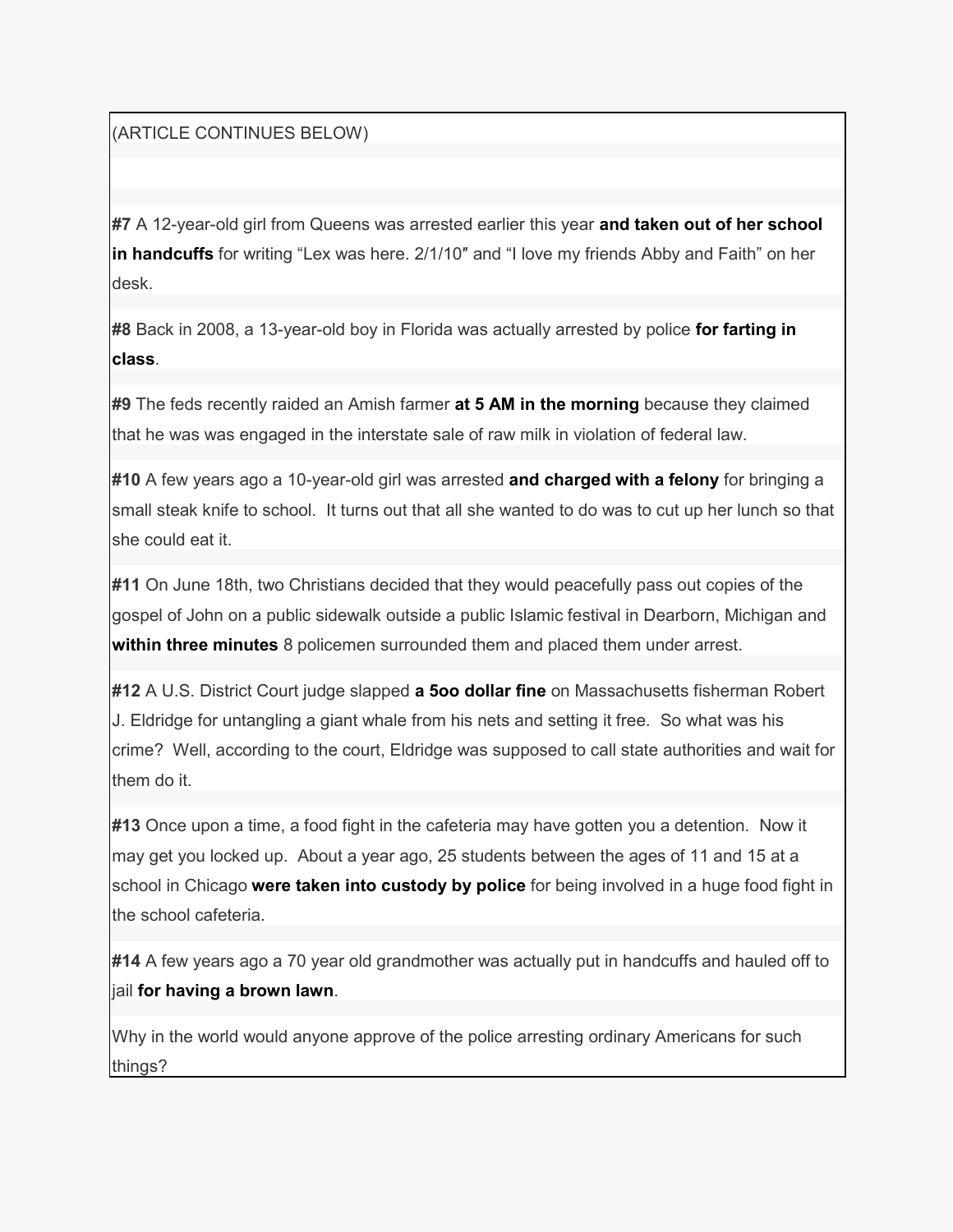It seems like ever since 9/11 the whole country has gotten "security fever".

Suddenly we need to "get tough" on everyone.

Yes, **[crime is making a comeback](http://theeconomiccollapseblog.com/archives/is-crime-making-a-comeback-12-crime-statistics-that-make-you-wonder-what-is-happening-to-america)**, but once upon a time the police in this country were able to handle crime quite well and be courteous and helpful to ordinary citizens at the same time.

But today it seems like nearly every single encounter with police ends up being negative.

It does not have to be that way.

The rest of the world sees what is going on in this country and many of them are deciding that they simply do not want to spend their tourist dollars here anymore. That is not a good thing for our economy.

As the government continues to get even bigger **[and exerts even more control over our lives](http://theeconomiccollapseblog.com/archives/full-spectrum-dominance-8-examples-of-how-the-government-is-attempting-to-take-total-control-of-our-food-our-health-our-money-and-even-our-dignity)**, many of our own people are getting sick of it and are moving abroad.

America used to be the land of the free and the home of the brave.

That is no longer true.

Now we get thrown to the floor, handcuffed, beaten and arrested for things that we did not even know were crimes.

If America continues to move in this direction it is going to ruin our economy, our reputation in the world and our national spirit.

Unfortunately, history has shown us that once a free nation starts to lose that freedom it is hard to reverse that slide. Perhaps we will be different. Perhaps the American people will stand up and demand that we restore the principles of liberty and freedom that this country was founded on.

Do you think that will happen? Feel free to leave a comment with your opinion….

**41 Responses to "Almost Everything Is A Crime In America Now: 14 Of The Most Ridiculous Things That Americans Are Being Arrested For"**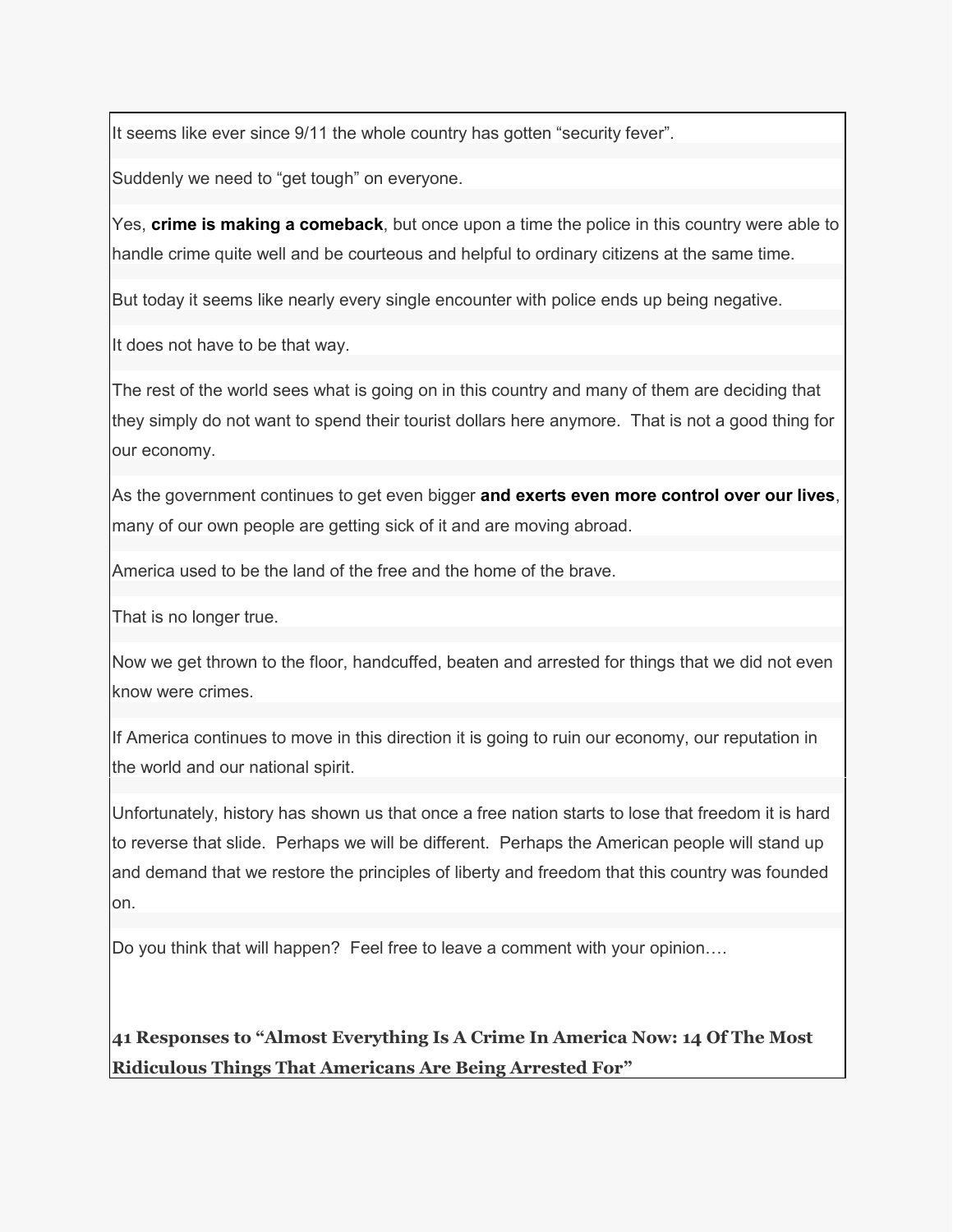## **1. Frances Says:**

#### **December 28th, 2010 at 2:48 am**

Silly laws to break the American spirit, when is madness going to stop?

### **mpennery** Reply:

December 28th, 2010 at 5:35 am

Only one thing will stop this madness: expose the government's 9/11 lie. All this crap the US government is doing–and all the burning we're responsible for at home and around the world–is based on the lie of terrorism… and the lie of terrorism is only held up by 9/11.

I honestly believe the truth will go mainstream but if it doesn't in the next 5 years, nothing will save this country and I will move abroad and watch it die.

Without 9/11 truth, the experiment of this once great nation will be over.

### **TheShadow** Reply:

December 28th, 2010 at 6:03 am

"Only one thing will stop this madness: expose the government's 9/11 lie."

When this happens you'll see profound, long-lasting CHANGE as never before.

### **Quantummonkeybutt** Reply:

December 28th, 2010 at 8:01 am

"When this happens you'll see profound, long-lasting CHANGE as never before."

"Please Enjoy This Music While We Search For Your Party...hmmmm, hmmm, hmmm, hmmm, hmmmm, hmmmmmmmmmmmm, hmmmm, hmmmm, hmmmmmm, daaadadaaaa, daaadada, daada, dada, hmmmm, hmmmm, uhhhhh, uhhhh, dada, daaaa da da, hmmmmm-mmmmmmmmmmmmmm-mmmm…

hmmmmmmmmmmmm, hmmmm, hmmmm, hmmmmmm, daaadadaaaa, daaadada, daada, dada, hmmmm, hmmmm, uhhhhh, uhhhh, dada, daaaa da da, hmmmmm-mmmmmmmmmmmmmm-mmmm…‖

QMB

on

hold

### **Asil** Reply:

December 28th, 2010 at 7:58 am

Mpennery

You are 100% correct. The 9/11 lie must be exposed. Within that truth lie all the tentacles of the octopus that stretch throughout the entire corrupt, criminal organization masquerading as the U.S. govt. It is the only event that will bring a resounding end to the madness that grasps the nation. And, no doubt without that our country will fall into profound darkness.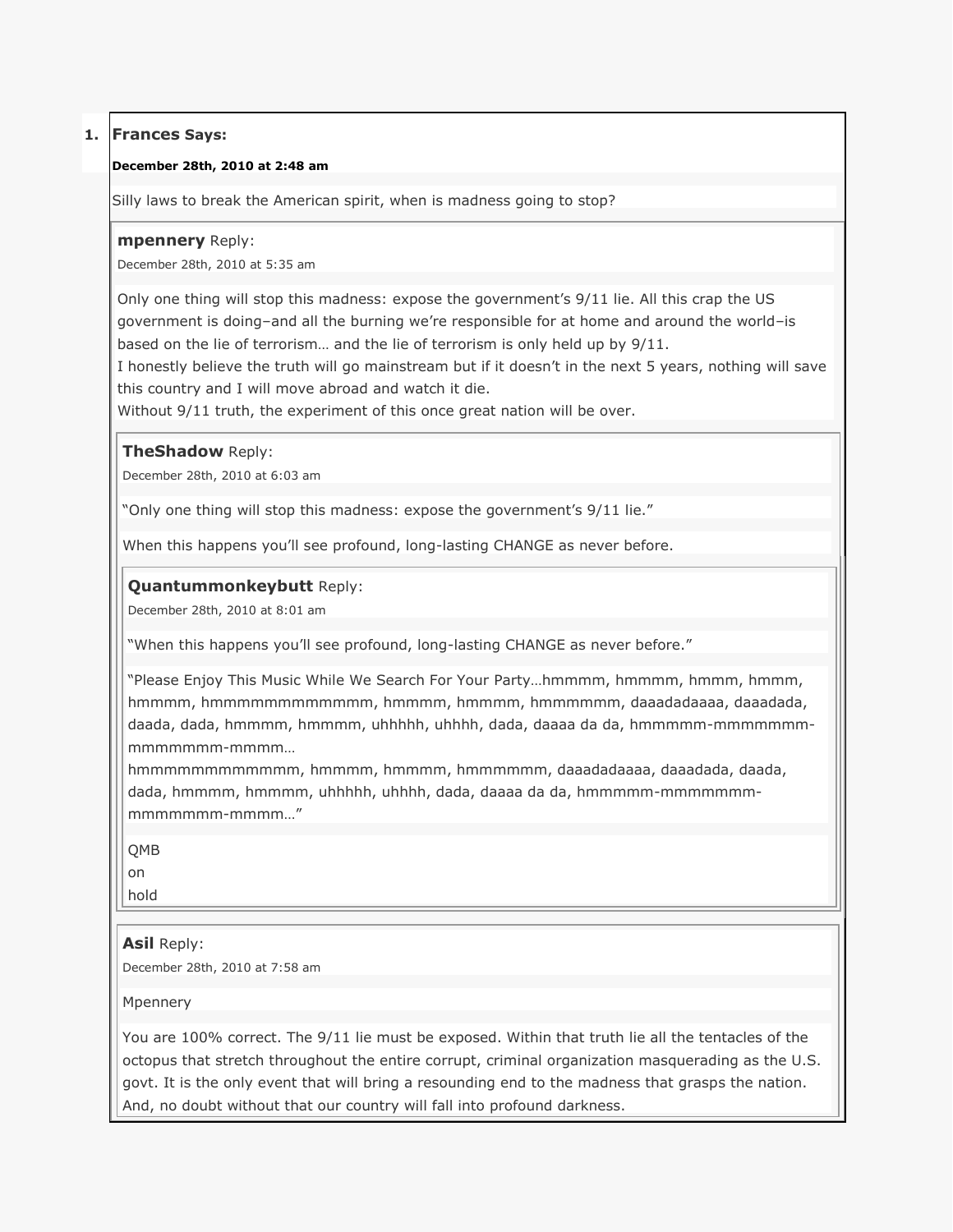### **kebcreation** Reply:

December 28th, 2010 at 7:53 am

Too bad they don't arrest the real criminals in DC who sold us all out to the corporations.

Any parent who calls the police over their child opening a Xmas present early and calling it theft is not really giving the child anything. A lesson? If you have to go to the police to discipline your child you should not be a parent. Doing so will not prevent him from revenge but might just backfire in the years to come.

Don't schools use detention anymore? Worked for us quite well. In all my years of schooling no police were ever called.

It seems to me all these stories are a sign of the police state. To serve and protect is no longer their motto. And they say crime don't pay? Well yes crime does pay….to them the fines. Roughing up women? Terrorizing children with jail? That is just not right. While real criminals roam the city streets unabated.

## **[starvosan](http://signofthetimes.yuku.com/directory)** Reply:

December 28th, 2010 at 11:15 am

"Don't schools use detention anymore?"

———————————————————————————–

Not since armed police officers were put into every school to protect them from the school shooter. Now every misdeed, no matter how trivial, is referred to the school cop. The result is a huge escalation in the number of kids being arrested and charged. Feel safe yet?

### **morristhewise** Reply:

December 28th, 2010 at 9:04 am

"According to the U.S. Bureau of Justice Statistics, as of the end of 2009 a total of 7,225,800 people were either on probation, in prison or on parole in America."

\_\_\_\_\_\_\_\_\_\_\_\_\_\_\_\_\_\_\_\_\_\_\_\_\_\_\_\_\_\_\_\_\_\_\_\_\_\_\_\_\_\_\_\_\_\_\_\_\_\_\_\_\_\_\_\_\_\_\_\_\_\_\_\_\_\_\_\_\_\_\_\_\_\_\_\_\_\_\_\_

Ninety percent of the 7,225,800 were unwanted children whose mothers should have been given the opportunity to abort their fetus. Thanks to the HOLY ROLLERS, the fetus was allowed to develop into a burden to taxpayers and a number in police files.

## **2. exexpat93 Says:**

 $\mathcal{L}$ 

### **December 28th, 2010 at 3:45 am**

This is what happens when you increase the DOJ and DHS budget by 600% in a short amount of time. When they run out "real" criminals they start looking for new "customers" to ply their trade on. Those new customers would be us normal people by the way.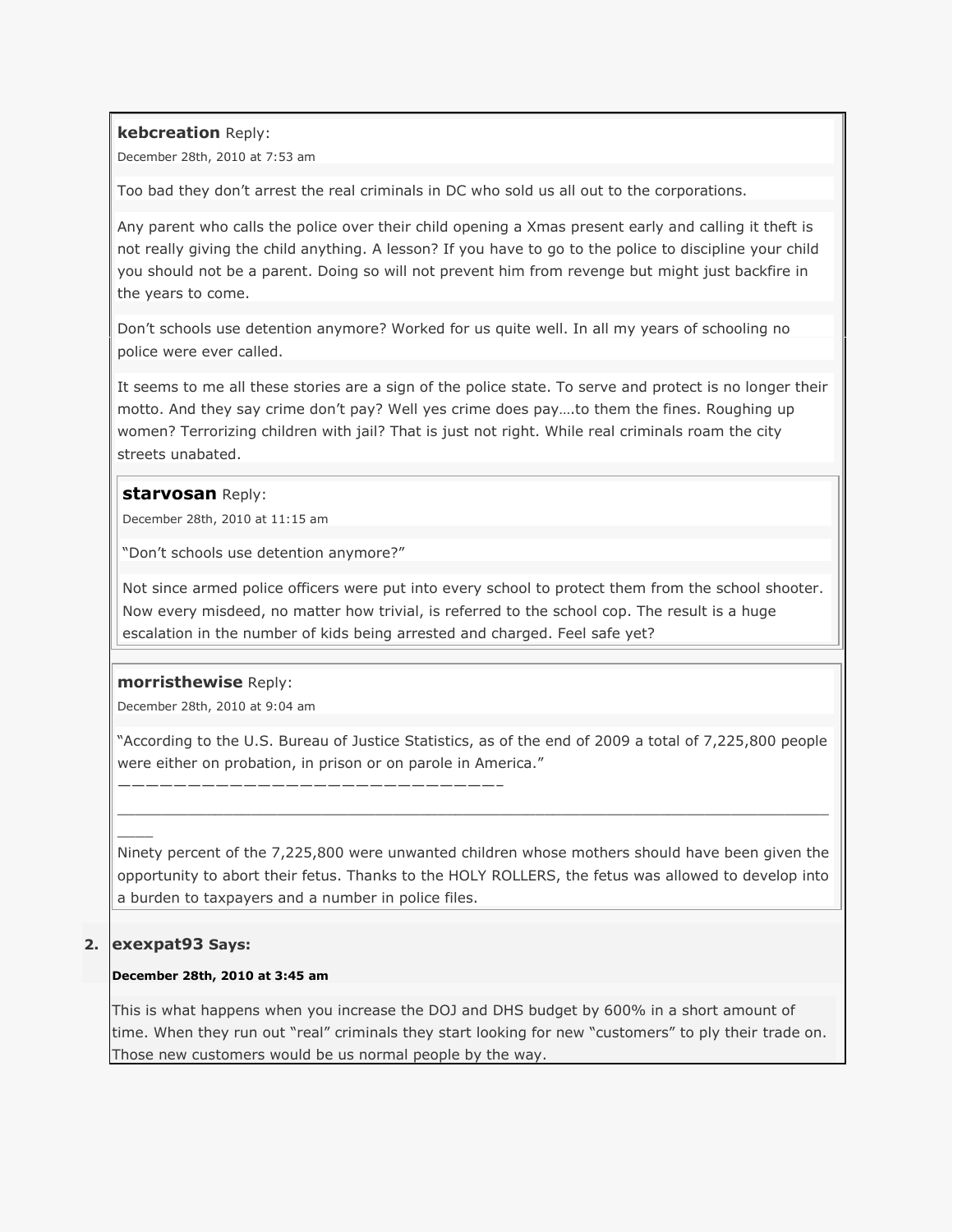Because of this, I truely hope for the Governments collapse in 10 to 12 months. It needs to go away and replaced with a Government that isn't a National Socialist/Communist hybrid.

### **3. STARMAN Says:**

#### **December 28th, 2010 at 4:09 am**

**#12 A U.S. District Court judge slapped a 5oo dollar fine on Massachusetts fisherman Robert J. Eldridge for untangling a giant whale from his nets and setting it free. So what was his crime? Well, according to the court, Eldridge was supposed to call state authorities and wait for them do it.**

On behalf of this entire nation , and any good thing that is left in the U,S. I would like to apologize to Mr. Eldridge, for the evil shame of the actions taken against him.

If I could describe the NWO in one word , it would be ( Disturbed )

### **4. Cass Dumstein Says:**

### **December 28th, 2010 at 4:16 am**

Farters will be detained in a camp FEMA, all you arseholes that are farting in my face; my day is here.

I am a ex profesor of LAW from Harvard University, now in charge of Ombama's; 'Office of Information, Regulatory Affairs, Cognitive Infiltration and Propaganda'.

You lot shall not fart in my face again!

"9/11 was an 'out-sourced job', nothing to do with Cheney! (or Israel!)

#### **TheShadow** Reply:

December 28th, 2010 at 6:05 am

"9/11 was an 'out-sourced job',

Outsourced by whom?

#### **Philippe** Reply:

December 28th, 2010 at 8:13 am

Mossad perhaps?

#### **THE LAST STAND** Reply:

December 28th, 2010 at 9:37 am

There you go again. You keep planting seeds, but they keep growing tarrs.

#### **THE LAST STAND** Reply:

December 28th, 2010 at 9:42 am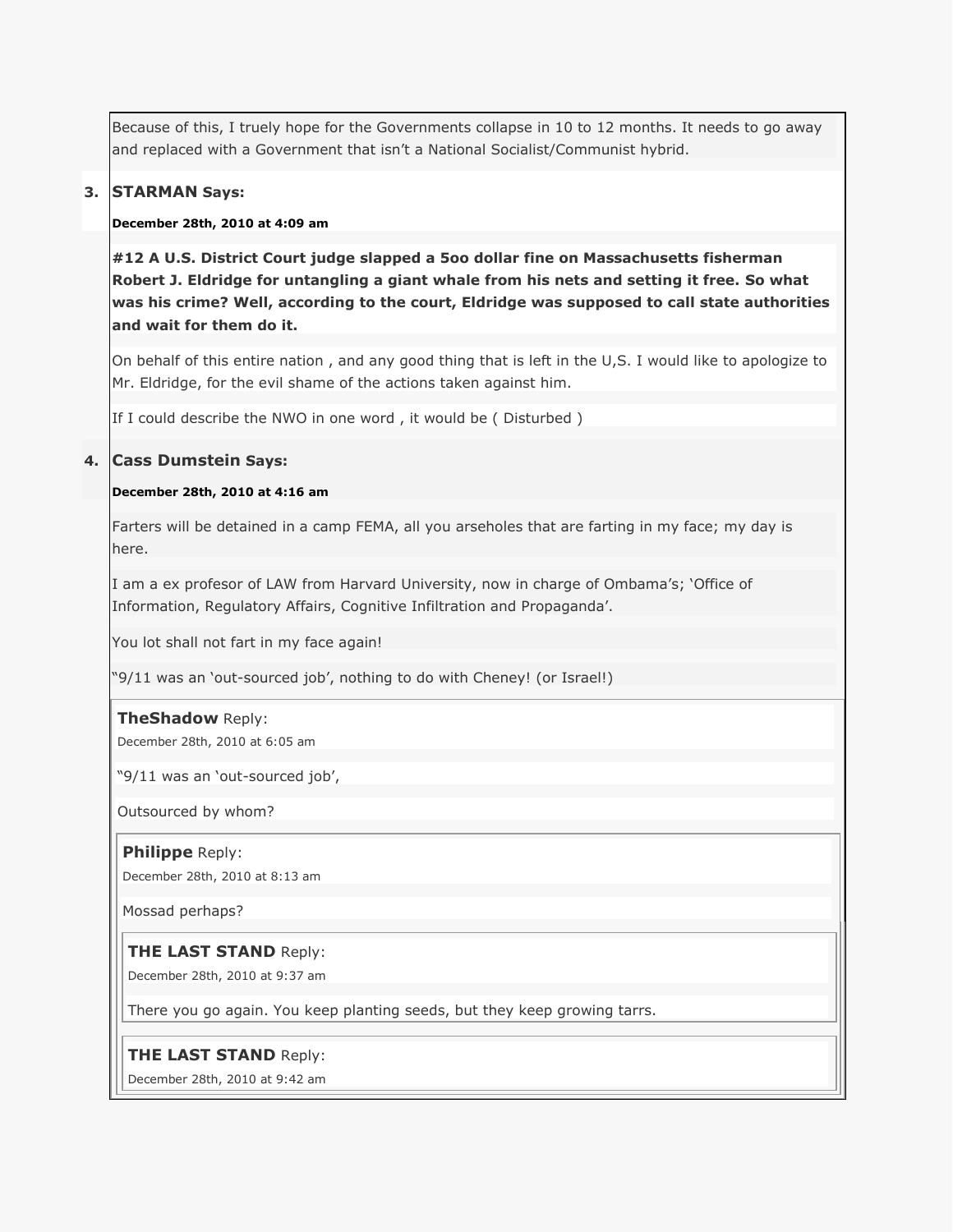### By muslim terrorists perhaps?

A good seed cannot bring forth bad fruit.

#### **Frances** Reply:

December 28th, 2010 at 7:24 am

Cass who do you think are talking to people like that, no one hurting you, and you got no respect for people. After 911, people it seems are looking for the truth, American people still in shock even after all these years. You are not a Lawyer, you wouldn't talk like that.

When people write is to find answers and tell how they feel. Not to abuse by you. Who is this outsource?

### **5. Saur0n Says:**

#### **December 28th, 2010 at 5:24 am**

Can you link your sources?

#### **6. Huggles Says:**

### **December 28th, 2010 at 5:33 am**

―#11 On June 18th, two Christians decided that they would peacefully pass out copies of the gospel of John on a public sidewalk outside a public Islamic festival in Dearborn, Michigan and within three minutes 8 policemen surrounded them and placed them under arrest."

Hmmmm! Seems to me that they were arrested for incitement. They really shouldn't be handing out the gospel in front of a synagogue.

#### **Huggles** Reply:

December 28th, 2010 at 5:38 am

It really is terrible when Christian fanatics push their religion on Jews even if peacefully done. Have we not learned the lessons of intolerance from the Holocaust™?

#### **worldtruthorg** Reply:

December 28th, 2010 at 6:16 am

jews are rich pigs

#### **Philippe** Reply:

December 28th, 2010 at 8:09 am

But you push your atheism on us, and that's alright? If we practice our religion openly, you claim you're offended, stomp your feet in a tirade and try to sue to get us to stop.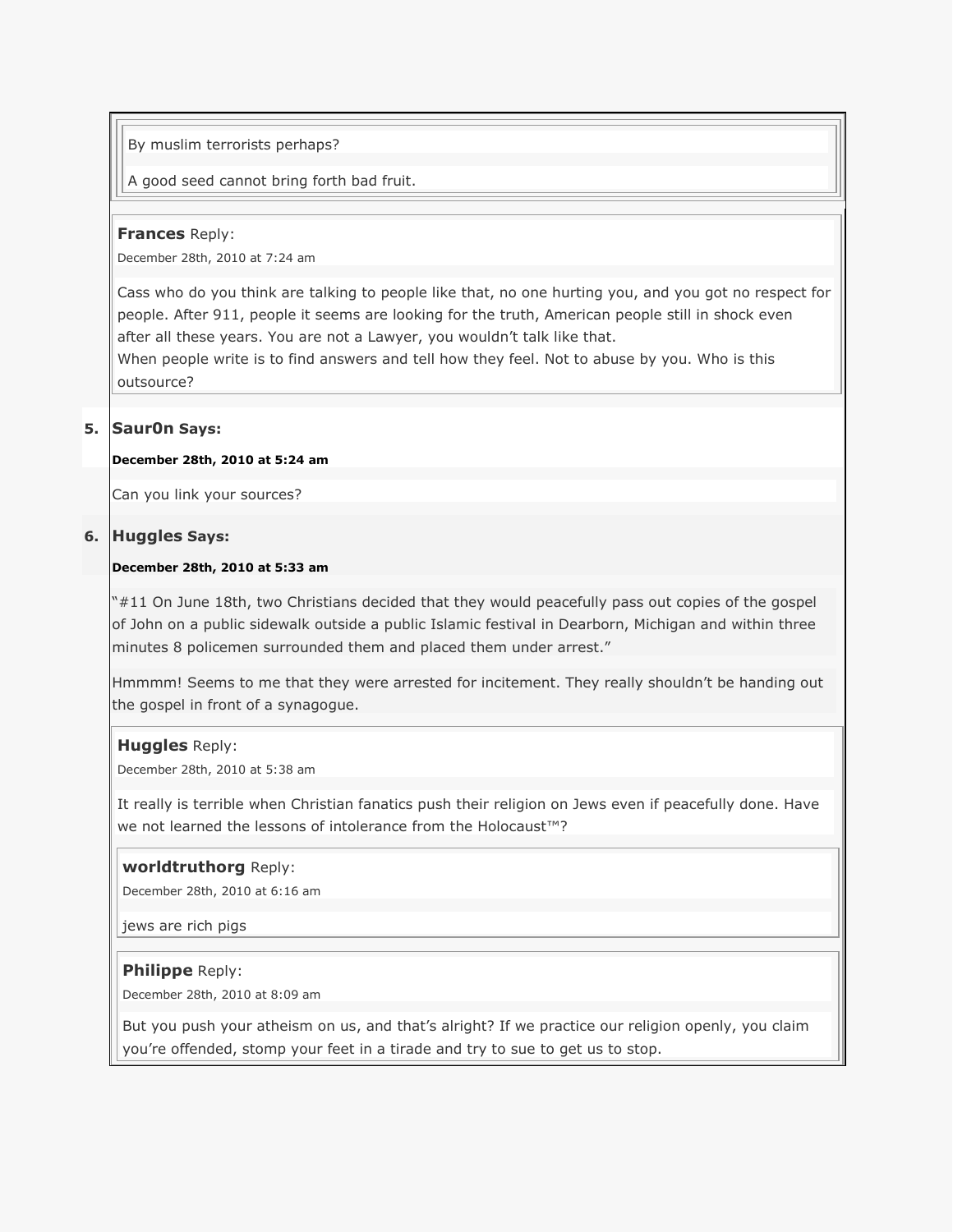**STARMAN** Reply:

December 28th, 2010 at 10:23 am

#### @Huggles

**"Therefore, I esteem all Thy commandments concerning all things to be right"? The commandments of God, to our corrupt and perverse minds, may sometimes seem to be hard. They may require us to do what is painful, they may require us to forego what is pleasing to flesh and blood. But, whether we know the reason of these commandments or no, if we only know that they come from "the only wise God, our Saviour," we may be sure that in the keeping of them there is great reward; we may go blindfold wherever the Word of God may lead us, and rest in the firm conviction that, in so doing, we are pursuing the very path of safety and peace. Human wisdom at the best is but a blind guide; human policy is a meter that dazzles and leads astray; and they who follow it walk in darkness, and know not whither they are going; but he "that walketh uprightly," that walks by the rule of God's infallible Word, will ever find that "he walketh surely," and that whatever duty he has to perform, whatever danger he has to face, "great peace have all they that love God's law, and nothing shall offend them."**

**The Two Babylons , by Alexander Hislop** 

#### **Philippe** Reply:

December 28th, 2010 at 8:13 am

Inciting what, the Truth? Yes, very dangerous… don't want to atheists, Muslims, Jews and other assorted non believers be offended. Nothing offends the world like Jesus Christ.

"If the world hate you, you know that it hated me before it hated you." John 15:18 AKJV

#### **7. worldtruthorg Says:**

#### **December 28th, 2010 at 6:15 am**

prisons are money makers run by private rich bastards

#### **8. blockade runner Says:**

#### **December 28th, 2010 at 6:34 am**

Huggles is a tool….of whom, remains to be determined.

Govt. is like a man who purchases a wild animal with the intention of domesticating it. He has it defanged and declawed, shoots it full of vaccines, puts it on a vegan diet, and has a chip implanted in its ear, puts it within an electronic fence, all in the name of taking care of it. A lion doesn't need to be taken care of…it just needs to be left alone to take care of itself.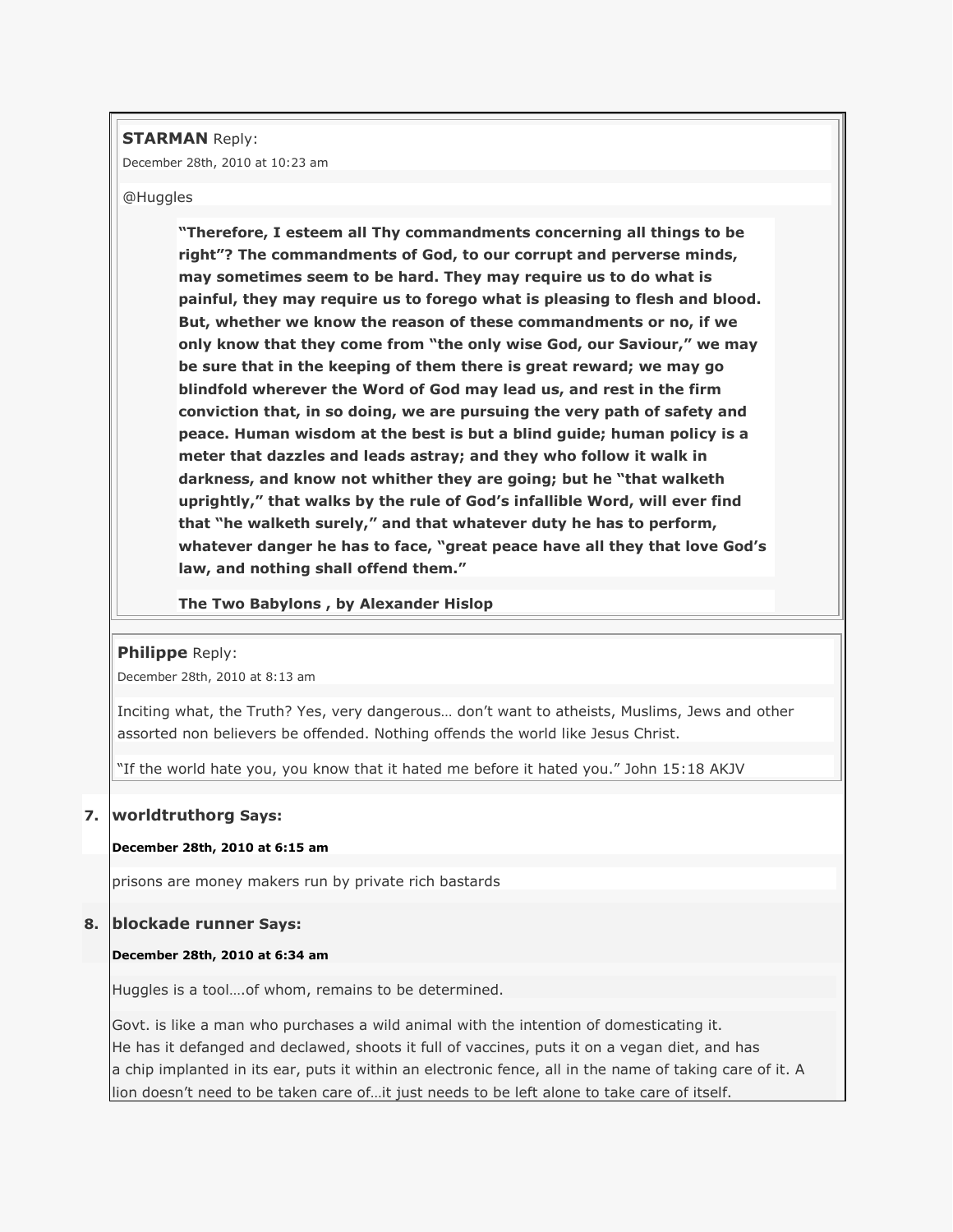I would guess that many of the greatest human atrocities were perpetrated initially in the name of protecting someone or something.

When did the servant (govt) become the master?

This is not a problem that will be fixed by an election. Lord Acton, understood as our founders did, the weakness of unrestrained human nature. "power corrupts, and absolute power, corrupts absolutely." Thomas Paine said, "governments under the best of circumstances are but a necessary evil, and under the worst, an intolerable one."

Edmund Burke commented, "the only thing necessary for evil men to suceed is for good men to do nothing."

every single vet who took the oath the constitution swore to protect and defend against all enemies foreign and domestic and there was no expiration date my friend

but now we face an enemy within our very walls our own government has turned against us our great republic falls

so to those who cherish liberty how about a little quiz why do we spend a trillion dollars per year on defense when we won't admit who the real enemy is?

we've troops in 140 other countries with hundereds of bases overseas while our very own government is out of control and think they can do whatever they please

they've nationalized healthcare, GM, school loans, mortgages oil fields, coal mines, farms, wall street, and banks they're completely off the rail they claim they want to save the planet by taxing carbon but they can't deliver the mail

while 3000 federal offices, bureaus and agencies, consire with a corrupt congressional mob to regulate everything in your life they think being our master is their job

the whitehouse is now an emporer's palace just a part of what's wrong with our land a federal govt. which ignores the constitution is more dangerous than alcaida or the taliban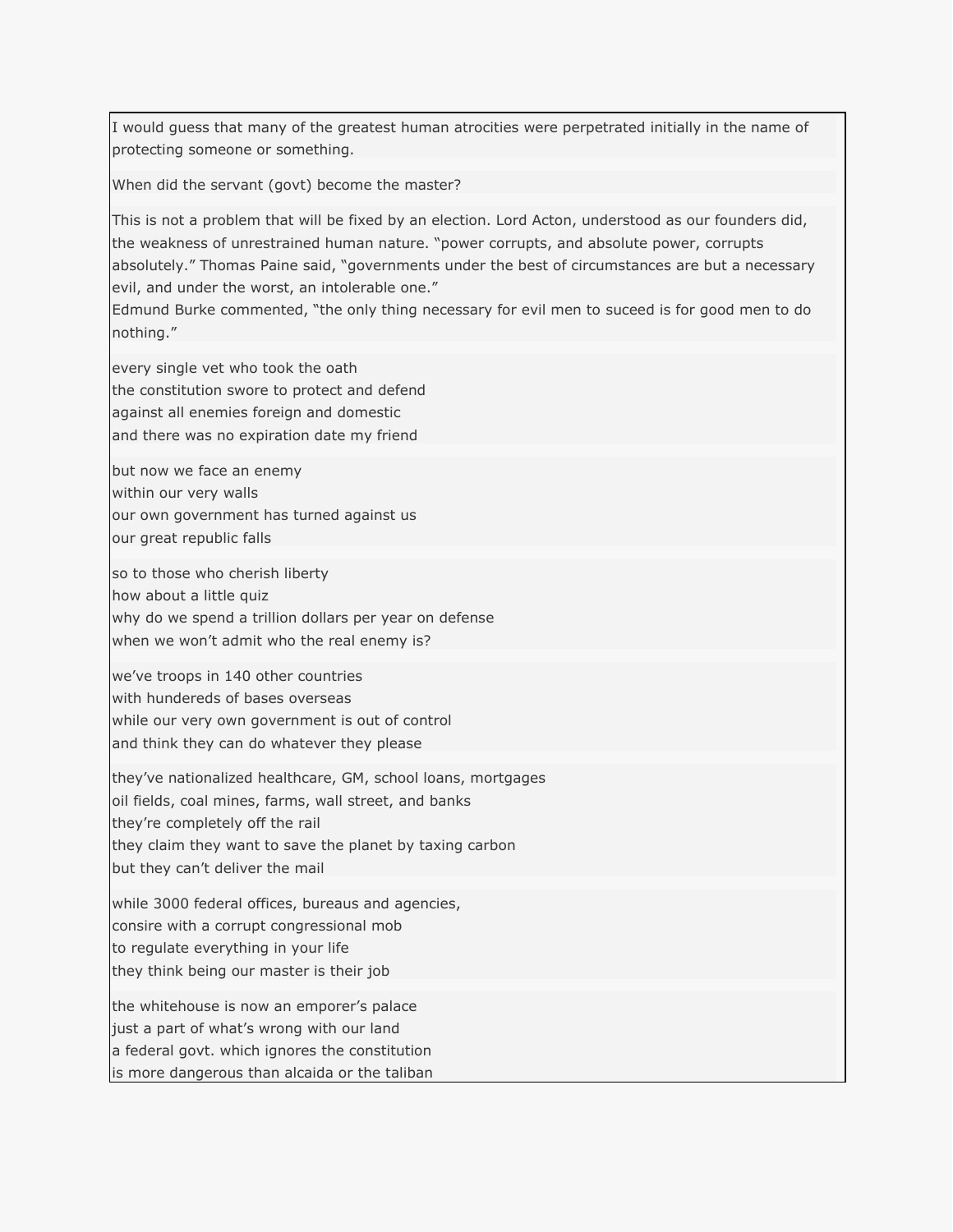we can vote, write letters protest ad infinitum but the the insane have already taken over the assylum they sign legislation they don't even read and try to disquise it as government, when it's nothing but greed they killed the sacred document they promised to defend now our government is the enemy, washington is not our friend it's because of them the economy is near dead and the dollar is in the tank and when your grandchildren are born on welfare you'll have both political parties to thank they prod, and push and poke us to see how we act under stress they need to make sure before the coup d'grass the castration was a total success DHS fusion centers and FEMA camps TSA body searches your wife and daughter yet America refuses to be outraged like a nation of sheep led to the slaughter with legislation to nationalize water and to take over the food supply to mandate 2 yrs force service those who resist will just have to die but your government is NOT your country, a trick the elite have used for while you're obeying your government your country is being abused our border is porous to alien hordes who abhore us while around the globe we aspire to spread liberty, while American's can't see we've become the new Roman empire each election brings more promises saying vote for us, don't panic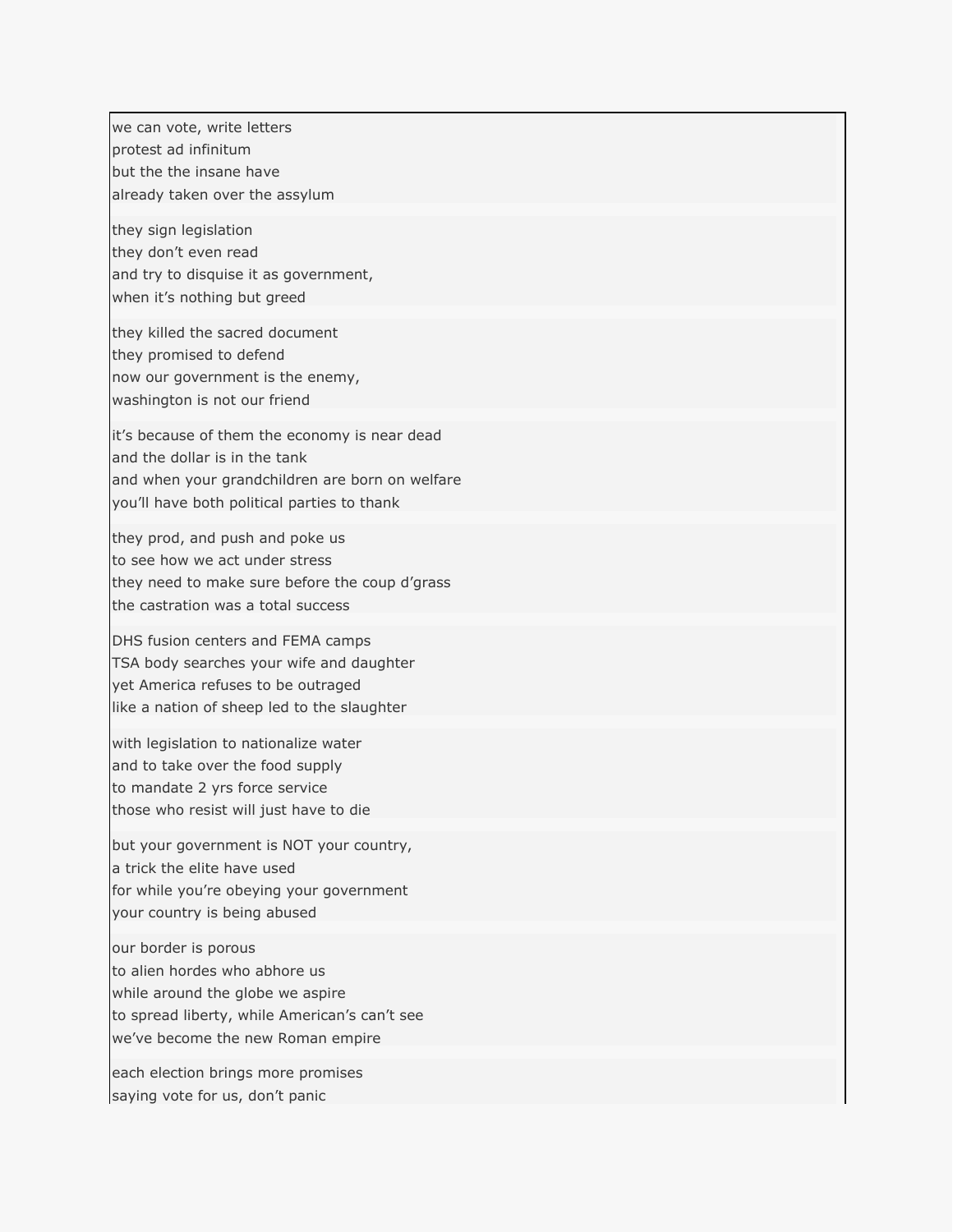but sending new faces to capital hill is like rearranging deckchairs on the titanic.

secession NOT election's the solution

the word no one want's to say

but the tyrant we divorced when it's name was King George

was not as bad as this one today

except that now when the patriot army in human waves toward the enemy runs they will attack Washington D.C.s defenses unarmed

AFT has taken the guns

we have the finest military on the planet and America's freedom is under attack should our love ones come home and drive the terrorists from Washington

so we can have our country back?

No, we must take a lesson from history from what our founding documents say for a declaration, like the one that started our country, is the only cure for it today.

Deo Vindice

### **Philippe** Reply:

December 28th, 2010 at 9:03 am

"Huggles is a tool....of whom, remains to be determined."

Or just a cynical British pensioner sitting in front an old projection monitor that's upset because his country is circling the bowl and he's powerless to stop it. Probably gets kicks out of harassing Americans, Christians and anyone else not as bad off as he is.

## **THE LAST STAND** Reply:

December 28th, 2010 at 10:39 am

NO Philippe; It remains to be determined. You see that was the point. Twist it not.

## **THE LAST STAND** Reply:

December 28th, 2010 at 9:11 am

Outstanding!! A MUST READ PRISON PLANET .

There is a Swamp Fox about. In the left hand a Declaration; In the right hand a "Sword"

### **THE LAST STAND** Reply:

December 28th, 2010 at 10:36 am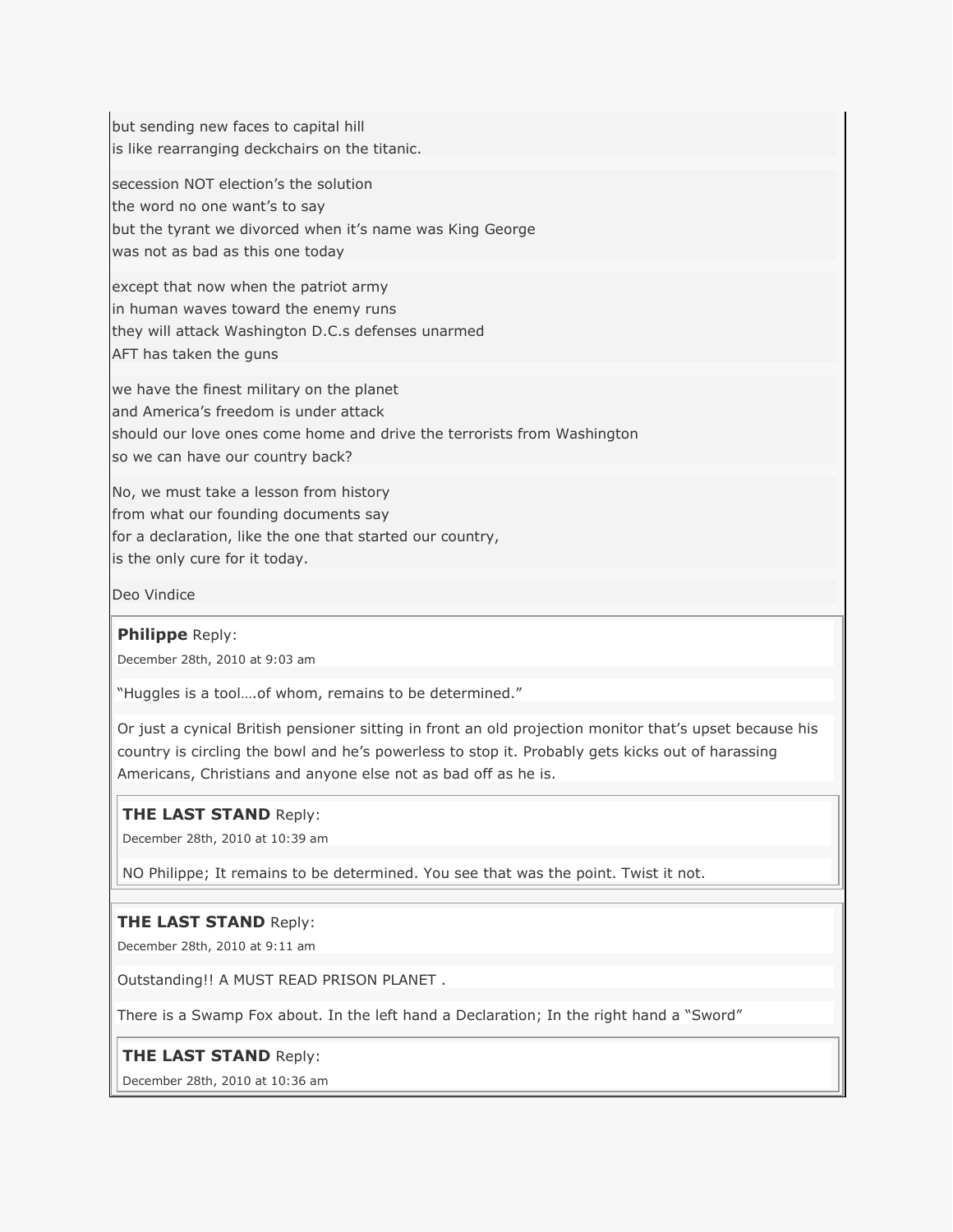Great post blockade runner.

## **9. Carroll Quigley Says:**

#### **December 28th, 2010 at 6:59 am**

Statute "law" = commerce. It not personal. Its just business.

### **10. doe Says:**

.

### **December 28th, 2010 at 7:27 am**

The God fearing, gun totin, Bible believing Americans are in big trouble. You must realize that all this security enforcement and laws being passed are being set up for you. Eventually, they will classify you as the terroists, which was the idea from day 1. They are now looking for "suspicious activity", but this leaves a huge open door for anything. One day, this suspicious activity will be homeschooling, carrying a gun, going to a fundamental old fashioned church, old fashioned family values.

This is where the mark of the beast will come into play. It may not necessarily be a printed number on the hand or forehead, but a way of life that is marked as terroism, actions that are contrary against society.

## **11. Philippe Says:**

### **December 28th, 2010 at 8:00 am**

#11 On June 18th, two Christians decided that they would peacefully pass out copies of the gospel of John on a public sidewalk outside a public Islamic festival in Dearborn, Michigan and within three minutes 8 policemen surrounded them and placed them under arrest.

Wow, just like in the Bible. How much longer before we're actually slaughtered for sport in the arenas? Not surprising, same thing can happen in Israel where it is illegal.

## **12. countryjustice Says:**

### **December 28th, 2010 at 8:17 am**

When the NWO want to really want to put us in camps and kill us they won't want any tourtists around. I would say as much as they lie tourism is probably down 25%. But the Europeans just don't understand this country can't really offer them anything. They ahve beaches and moutnains in Europe, but there is no culture here. We have negroes and Mexicans. Why would Europeans even want to be here? I just don't understand. In Europe you have many different countries and nice things to see. Even the cities are beautiful, but here the cities are concrete and skycrapers.

### **13. countryjustice Says:**

### **December 28th, 2010 at 8:21 am**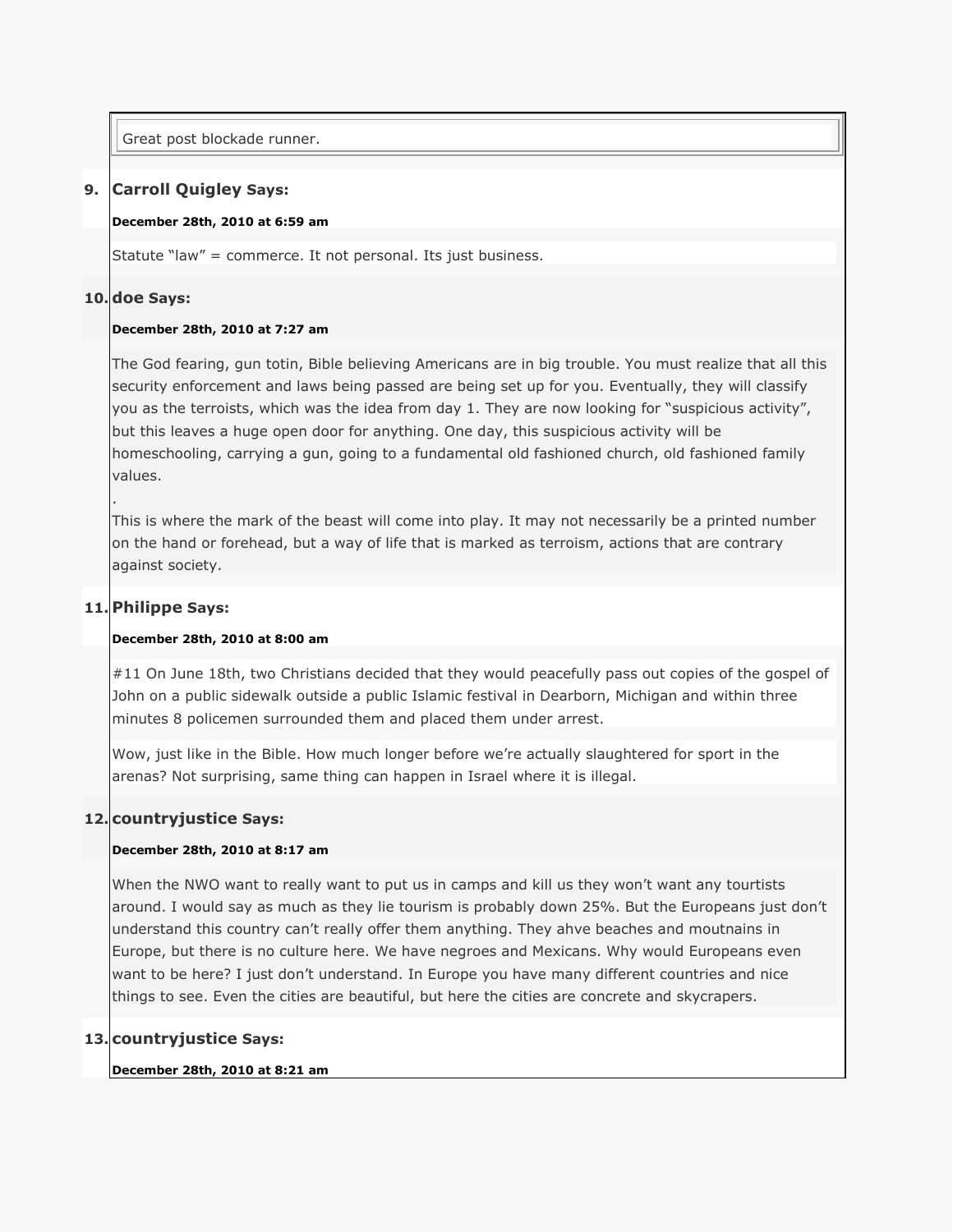In our schools on the Eastern Shore of Maryland if two students get into a fight they call the police. When I was in school they never called the Cops.

They don't even get the Cops involved when baseball, football, hockey or basketball players beat the crap out of each other.

Isn't a stadium a public place? Shouldn't the Cops arrest people who fight? What if a baseball player gets another player on the ground and pounds the crap out of them? If they say fighting on a professional field is no crime, then the consequences from the fight shouldn't be punished.

## **14. countryjustice Says:**

#### **December 28th, 2010 at 8:32 am**

When I was in 5th grade we had to get single file to go into school. This sixth grader kept hitting me behind the head. I went to the principal and told him. He said, Knock the hell out of him. The enxt day he was hitting me in the head and I turned around and hit him with a knock out punch that could be described as picture perfect. His buddies caught him as he fell back knocked out cold. He stayed home from school for a week with a Black eye. Today there is no discipline.

They used to spank all kids in elementary school. They had to quit, because they were spanking so many negroes and they started to complain and would even fight back as they were paddled. So much discipline went out the window.

The Whites have truly been screwed. When the negroes started to go to school with the Whites. The Whites should have left the area and let them have it. Just like they did the inner cities. For all you Whites that say don't leave America, but didn't you leave the inner cities and now they are jungles.

### **Philippe** Reply:

December 28th, 2010 at 9:08 am

Well there's nothing wrong with evacuating a sinking ship. Detroit didn't decline because whites left, it did because blacks moved in and trashed the place, and continue to do so to this very day. Businesses slowly pulled out, property values dropped, more moved in and the cycle continued until you have the post industrial hell hole known as Mo' Town.

### **THE LAST STAND** Reply:

December 28th, 2010 at 10:45 am

Lets not forget the 400,000 muslims that moved there. Gasp!!!!!

### **THE LAST STAND** Reply:

December 28th, 2010 at 9:22 am

countryjustice;

I normally disagree with you, but I am having trouble finding fault with your post.